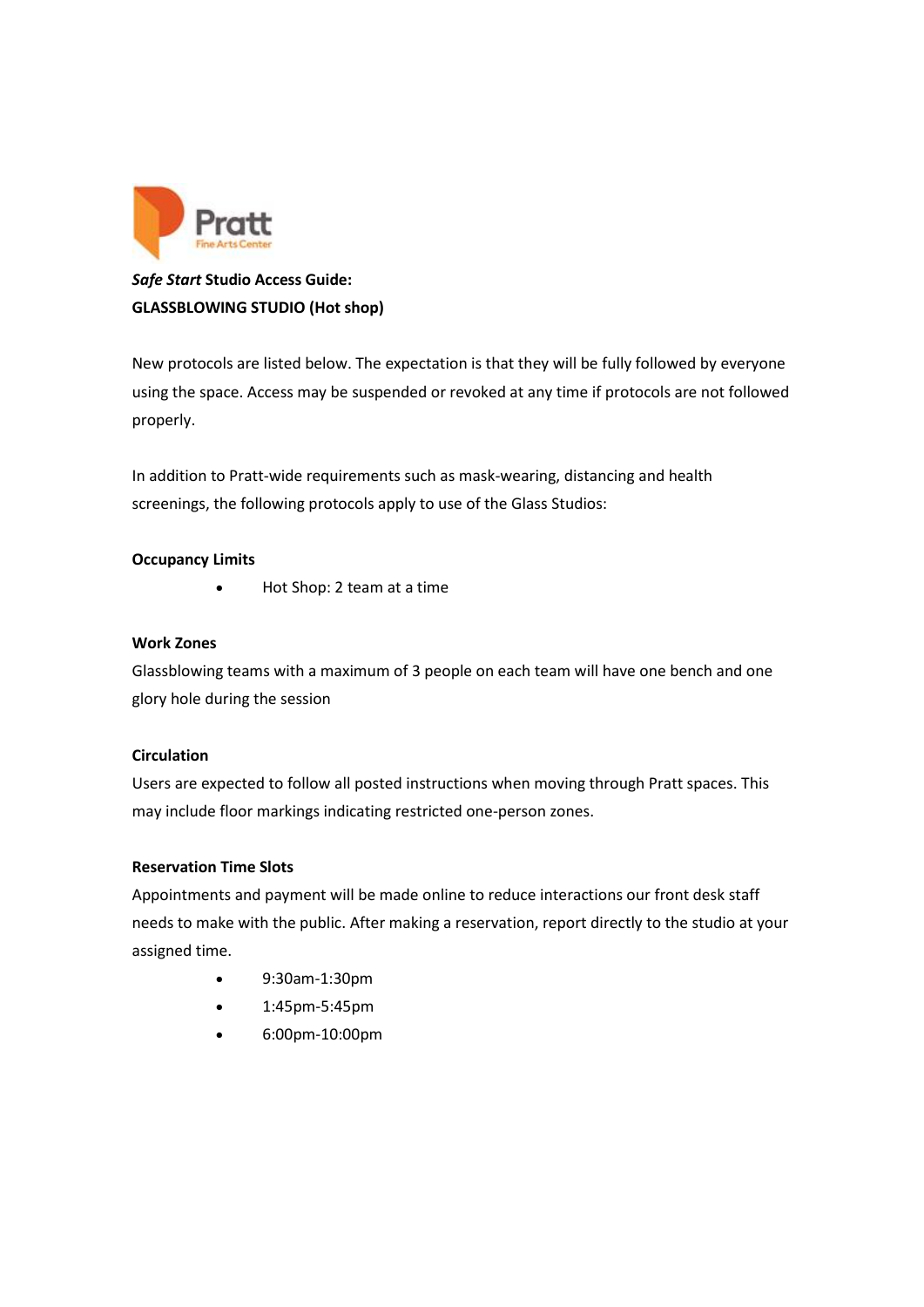## **Light up/Closing time schedule**

#### Morning slot access users

Access users are allowed to enter the building from **8:30am** to light up equipment in hotshop. Early arrival is prohibited. Access users must stop their session by **1:30pm** and start cleaning up the area. Access users must leave the shop by **1:45pm**.

### Afternoon slot access users

Access users are allowed to enter the building from **12:45pm** to light up equipment in hotshop. When there is a morning slot team in hotshop, only one person is allowed to enter the space to prepare their tools/equipment. Early arrival is prohibited. Access users must stop their session by **5:45pm** and start cleaning up the area. Access users must leave the shop by **6:00pm**.

#### Evening slot access users

Access users are allowed to enter the building from **5:00 pm** to light up equipment in hotshop. When there is a morning slot team in hotshop, only one person is allowed to enter the space to prepare their tools/equipment. Early arrival is prohibited. Access users must stop their session by **9:45pm** and start cleaning up the area. Access users must leave the shop by **10:00pm**.

#### **Teams**

2 Team per slot only, 3 person per team maximum Pratt encourage access users to stick on a same team to reduce the amount of interactions.

### **Mask Policy in Hotshop**

Access users are allowed to work without wearing masks when all teams agree with it. Access users need to wear masks when crossing other spaces such as bathroom and other studio spaces.

#### **Benches and Glory holes**

One bench and one glory hole per slot. Currently, "Middle" and "Corner" glory hole are available. "Window" glory hole is available. Please note it when booking slots online.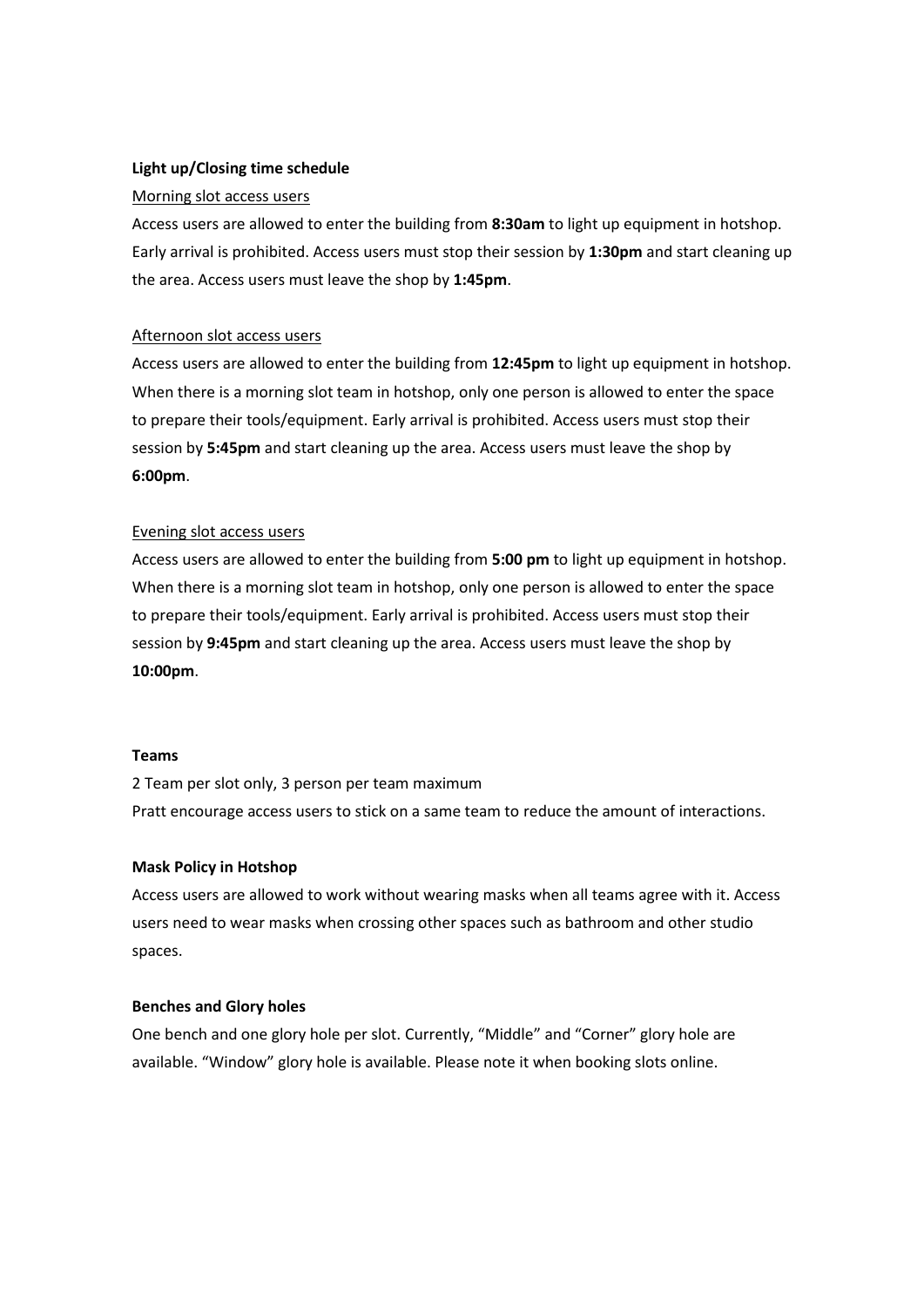#### **Blow Pipes & Extension Tubes**

Extension Tubes: Pratt encourages access users to bring their own extension tube Available to purchase from Olympic color rods: <https://www.glasscolor.com/> [\(206\) 343-7336](https://www.google.com/search?q=olympic+color+rods&rlz=1C1CHZL_enUS747US747&oq=&sourceid=chrome&ie=UTF-8) Also, available for purchase at Pratt with \$41

Blow pipes sanitation instruction:

Pratt encourages access users to bring their own pipes and punties. However, shared pipes are available to use. Wipe with alcohol-based sanitizer after the session is completed. No water-based sanitizer

#### **Annealers**

New Annealer Assignments on Watlow F4t

UPPER #2 – MORNING ACCESS USERS LOWER #2 – AFTERNOON ACCESS USERS UPPER #3 – EVENING ACCESS USERS

Unload work – Wash your hands and unload glass pieces from the previous day. Then put on the shelf.

Run the program – Start the program before the session is started. Push "Turn up" button on the screen

Advance the program – When you are finished with your session, advance the program to move on to the annealing process. Push "Anneal" button on the screen

## **Food & Drink**

Beverages may be consumed only within designated work zones(Large table in Hotshop) when social distancing is maintained.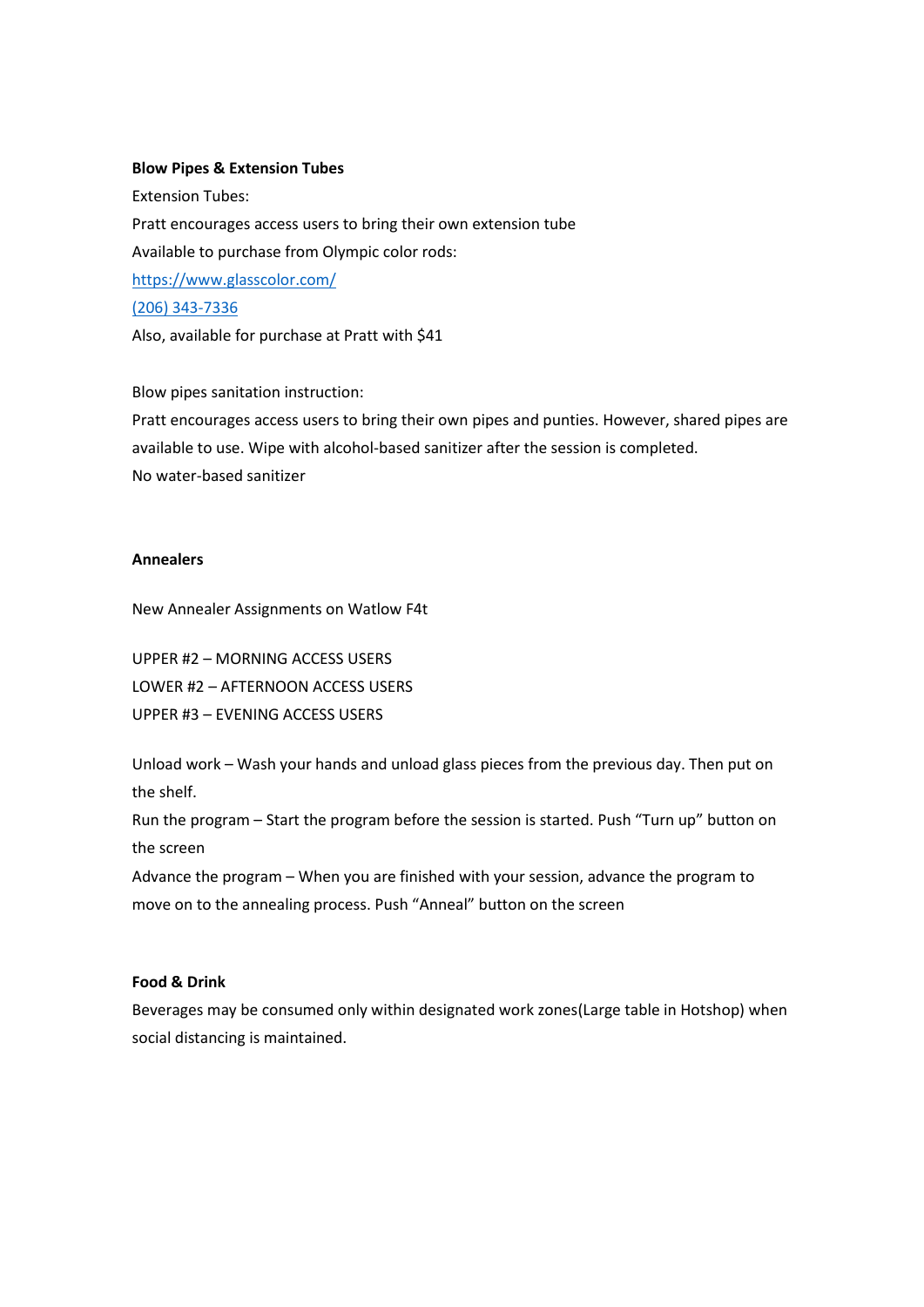### **Picking Up Artworks**

Users needing to pick up works outside of their Reservation Time.

They must pass the health screening upon entry and maintain 6' distancing from active users while moving through the space. You may have to request a pathway and wait for active users to clear certain areas before proceeding.

If access users have conflict on pick-up schedule, they need to contact Fumi or Patrick to schedule it.

### **Cleanup & Sanitization**

Users should be fully cleaned up with personal items removed after their appointment time.  Users then have an additional 15 minutes to sanitize the spaces that were used, according to the Disinfecting Guidelines.

### **Disinfecting Guidelines**

Upon entry, use the hand sanitizing pump or go to the bathroom and wash your hands for 30 seconds. Do not enter the studio without doing so. When using alcohol-based sanitizer, please stay away from any flame/flammable items.

Cleanup procedure:

- There is Cleanup Check List to Access Users in Hotshop. Access Users are required to follow the direction
- All hand tools used will be required to be wiped down or sprayed with sanitizer after use and before being returned to proper storage location in the tool room or tool racks.
- Blow pipes and punties: wipe with alcohol-based sanitizer. No water-based sanitizer.
- All Oxygen torches, torch bodies, hoses and tank valves will be wiped down or sprayed with sanitizer after use.
- All propane torches, power cords, setting knobs, power switches and tank valves will be wiped down or sprayed with sanitizer after use.
- Powder box: removing all glass powder in and around the powder box. Use a wet paper towel and wipe out or sprayed with sanitizer the inside thoroughly. Store all bowls and sheets on the bottom and in the drawer
- All large equipment (ex: Kilns, Annealers, Benches and yolk) will be wiped down or sprayed with sanitizer immediately after use.
- Marver: Wipe down with alcohol-based sanitizer. Do not use water-based sanitizer.